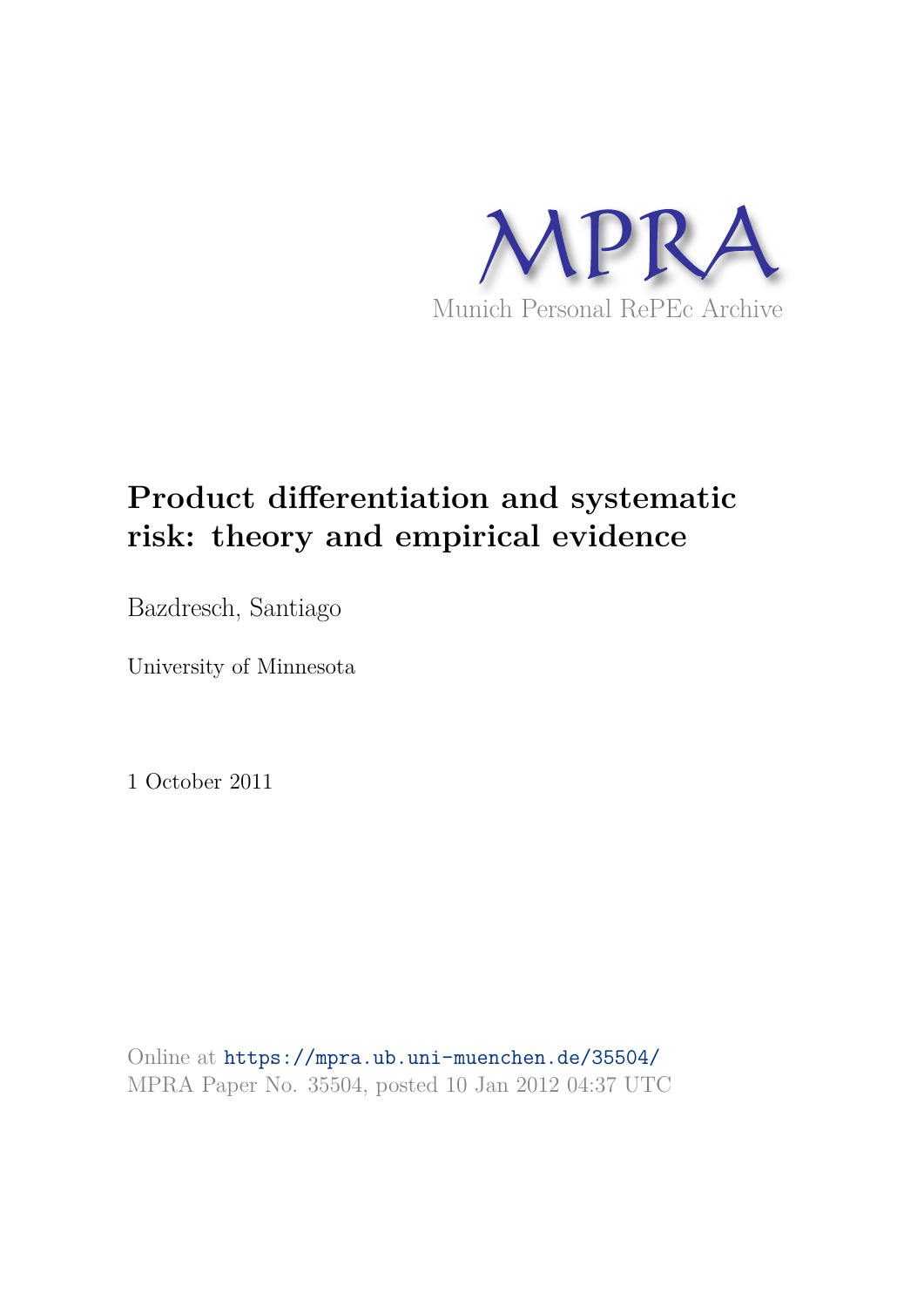## Product Differentiation and Systematic Risk: Theory and Empirical Evidence

Santiago Bazdresch

First Version: October 2011 This Version: November 2011

#### Abstract

Firms producing differentiated products have high margins and therefore low risk. As a result firms invest more into developing differentiated products when they perceive risk is high. Higher risk also implies higher product skewness towards more differentiated products and therefore higher average markups. The model predicts endogenous systematic and idiosyncratic riskiness as well as endogenous intensity of competition: firms in high risk industries reduce their riskiness by competing less than firms in low risk industries. Empirical evidence on product differentiation, R&D expenses, B/M ratios, and market  $\beta$ is consistent with the model.

Keywords: Stock Returns, Price Differentiation, Product Market Competition, Product Development, Idiosyncratic Volatility, Research and Development, Counter-Cyclical Markups, Price of Risk, Price-Cost Margin, Investment, Innovation

JEL Classification Codes: E32, E22; G12, G32; L11, L16, L25; O31;

We thank Philip Bond, Javier Guerrero and brown-bag participants at the Carlson School for their comments and Huijun Wang's for her RA work related to this project. The author is at the Carlson School of Management, University of Minnesota. Contact: santiago@umn.edu, 612-624-6081.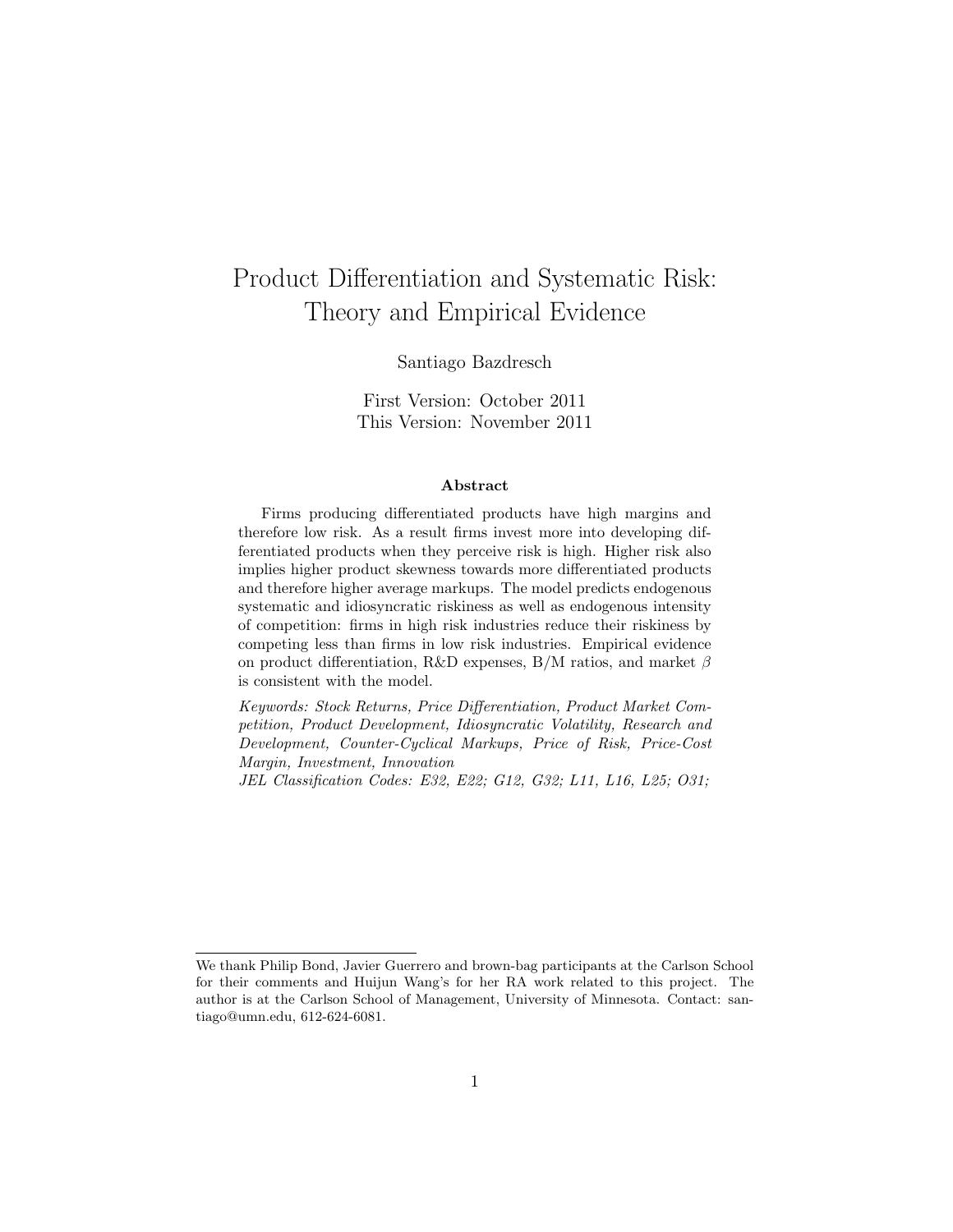## 1 Introduction

Firms often strive to differentiate their products from those of their competitors. Whether it be automobiles, smart-phones, clothing or even vegetables, firms often make an effort to get customers to know their products and how they are different from the rest. Both product development and marketing are areas of a firm's managerial activity that can be thought in part as being about product differentiation. Firms choose how much time and effort to spend in these activities. The resulting differentiation of a firm's products has implications for its total earnings, its profit margins and also for the sensitivity of the firm to shocks of different kinds. Since product differentiation potentially affects the firm's value, its systematic riskiness and therefore its expected returns it is logical to investigate product differentiation from an asset pricing perspective. How does differentiation affect stock returns? How do different systematic risk scenarios affect firm's differentiation decisions? How do investment, output, price-cost markups and profitability respond to changes in systematic risk or in the price of this risk?

Also, there's an important empirical controversy that demands more investigation. Hou and Robinson (2006), using Compustat data, find that more firms in more concentrated industries pay lower returns while instead Eli, Klasa, Yeung (2009), adding US Census data find that, for the case of manufacturing, firms in less concentrated industries do not pay higher returns. The results in Hou and Robinson (2006) are more consistent with the standard intuition for the relationship between competition and returns, the latter paper uses a data set that is more likely to capture the true competitiveness of individual industries and yet finds the opposite result. This empirical controversy can also be studied from the point of view of product differentiation.

We develop a model of product differentiation that lets me provide answers to some of these questions as well as bring more clarity to the controversy described above. In our model the firm chooses how many new product developments to engage in. After developing the products the firm can observe the characteristics of the market for these products in terms of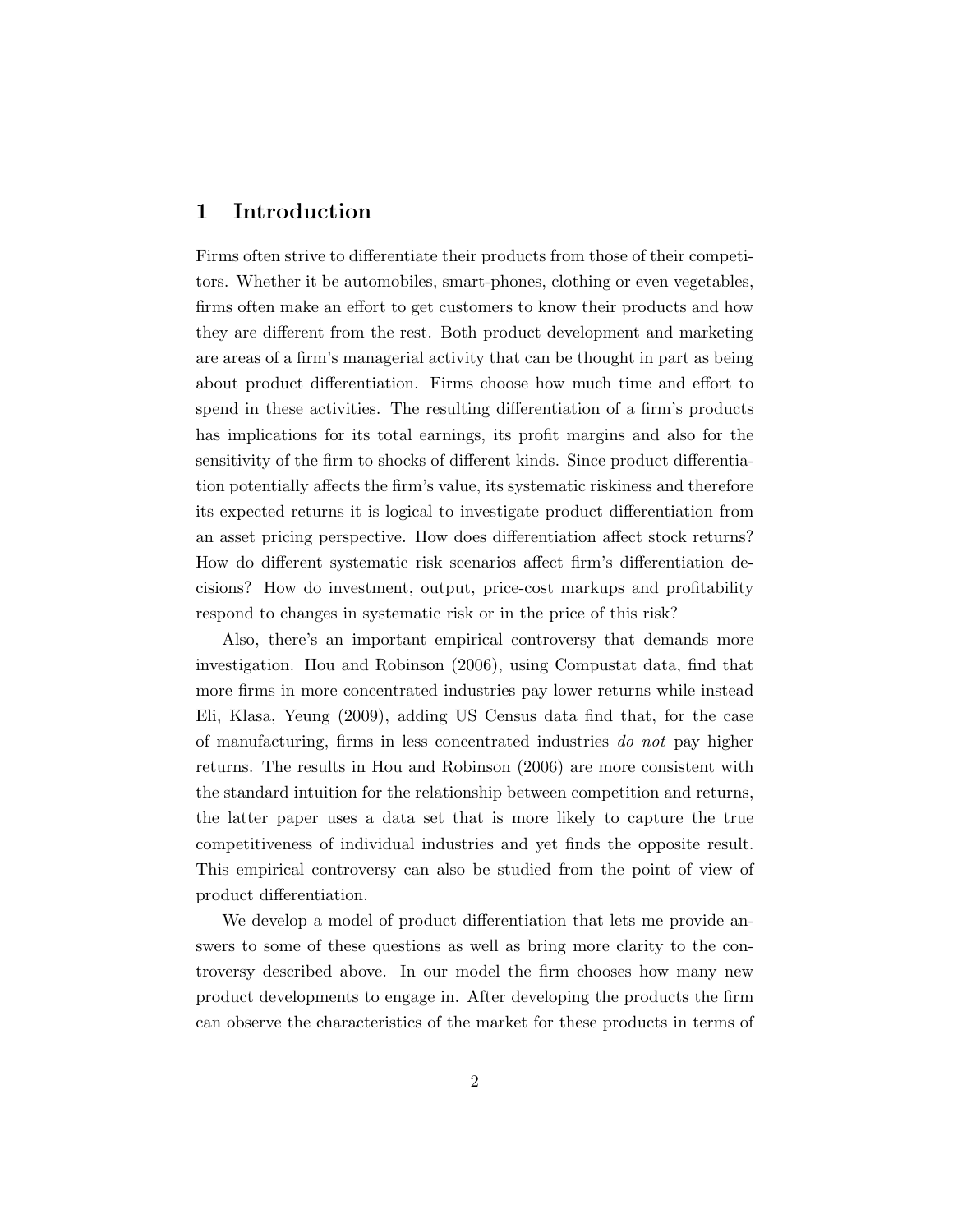the market size and in terms of how 'different' the product is from that of the competition. It then chooses how much output to produce for the markets of each of the products it developed. While it is costly to develop more products, each new product development gives the firm an opportunity to find a really good market. Products that are more differentiated are good for the firm because they let it get high profit margins and therefore less risk. We analyze this problem by contrasting the optimal behavior of the firm given different levels of (or prices for) systemic risk.

The model predicts that firms produce relatively more of the more differentiated products when there is more systematic risk. We call this an increase in the skewness of the product mix. The intuition is that the profit stream from more differentiated products is less sensitive to systematic shocks and therefore when systematic risk increases the firm values the output from those products more and therefore produces relatively more for these markets. From a time series perspective, this is consistent with the large literature in macroeconomics that finds that markups are countercyclical under the assumption in a large part of the asset pricing literature that the price of risk is higher in recessions. Intuitively, more product differentiation is equivalent in the model to higher price-cost markups and so if the firm faces more risk it focuses more on more differentiated products. If a higher fraction of output is produced for highly differentiated products then the average markup will increase.

The model also predicts an effect of changes in systematic risk on the firm's product development decisions. The firm devotes more resources, relative to total production, to the development of new products if systematic risk is high than if it is low. This follows from the skewness prediction above. Skewness implies that the firm's value is more dependent on the single 'best' new product that it develops. This implies in turn that it devotes relatively more resources to finding this best product. We do not interpret this as an increase in innovation but instead as a search for market niches that are protected from competition.

In a general sense, the model allows the firm to explicitly devote resources to reducing its own riskiness in response to the environment's riskiness. This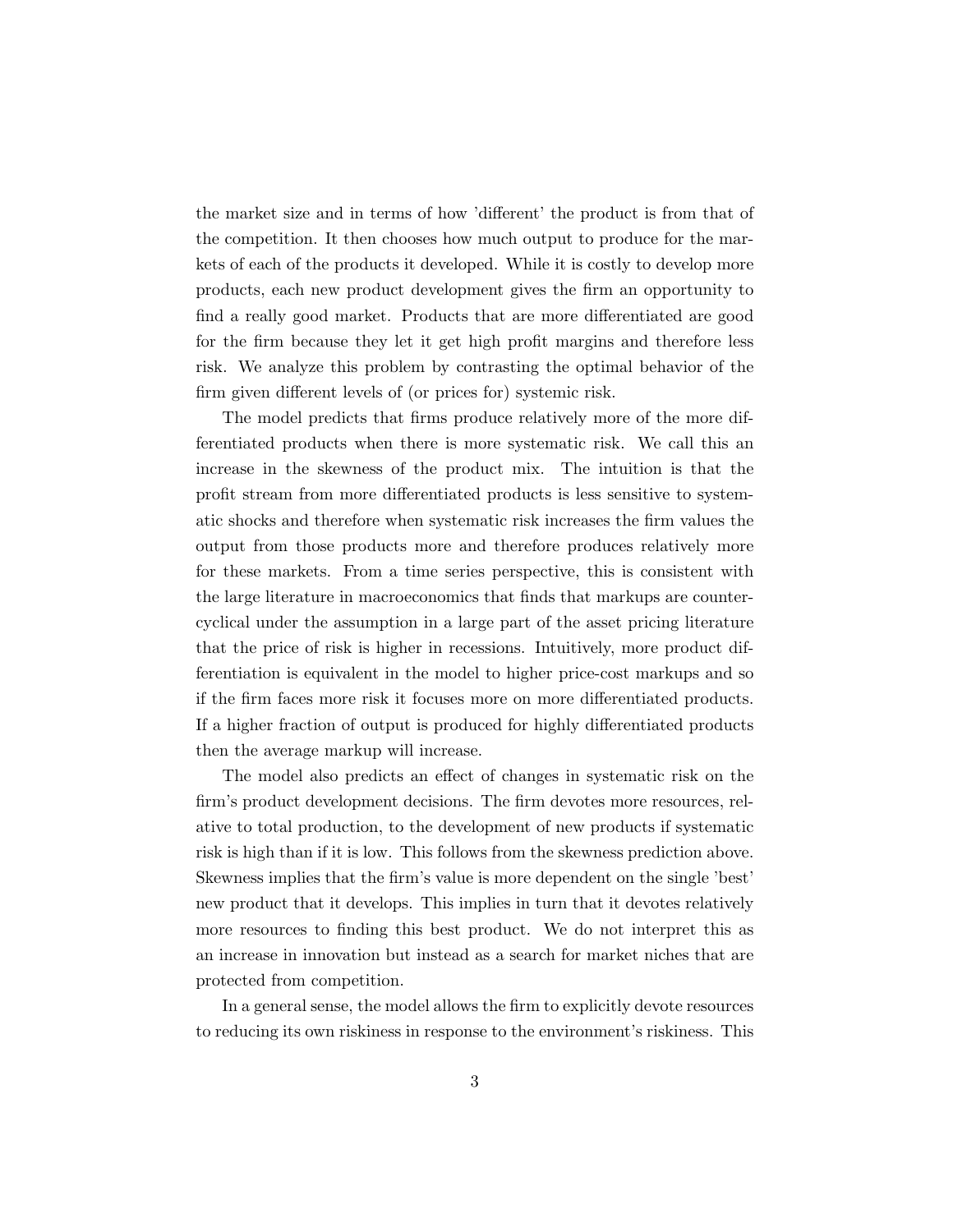intuition can potentially rationalize some of the existing evidence for the relationship between excess returns and product market competition. In our model firms compete more in industries (or periods of time) that are intrinsically less risky and compete less in industries (or periods of time) that are intrinsically more risky. In other words, firm decisions undo part of the differences in the environments that they face. This provides a new perspective on the relationship between returns and competition. Firms in high systemic risk industries will compete less, but will still be riskier, than firms in low systemic risk industries which compete more intensely. This reasoning can potentially explains why it is hard to find an empirical relationship between concentration and returns as Eli, Klasa and Yeung (2009) have shown.

Although a large body of empirical and theoretical literature studies cross sectional asset returns, relatively few papers look at product market competition and its implications for asset returns. Novy-Marx (2009) describes a model where industry competition is Cournot-type and based on different marginal costs. Firms, each one with a different productivity compete with other firms in their industry. This feature lets that model rationalize the finding that the main source of the value premium is within-industry value premium. Similarly, Aguerrevere (2009) finds a cyclical concentration premium in a model with Cournot-type competition based on differences in investment and capital utilization. In another related paper Bena and Garlappi (2011) model an innovation race where innovations create negative externalities on the rest of the firms. In their model returns decline when the firm invests and increase when other firms invest. In contrast to these works, in our model firms will be choosing how much to compete. They decide how much to concentrate on producing products that are highly differentiated and also they decide how much to spend on looking for highly differentiated products.

Also, there is a wealth of models built to describe the relationship between firms' actions or firms' characteristics and their stock returns which focus on the firms' investment behavior, given a set of shocks and frictions. Berk, Green and Naik (1999) for example describe the firm as a set of assets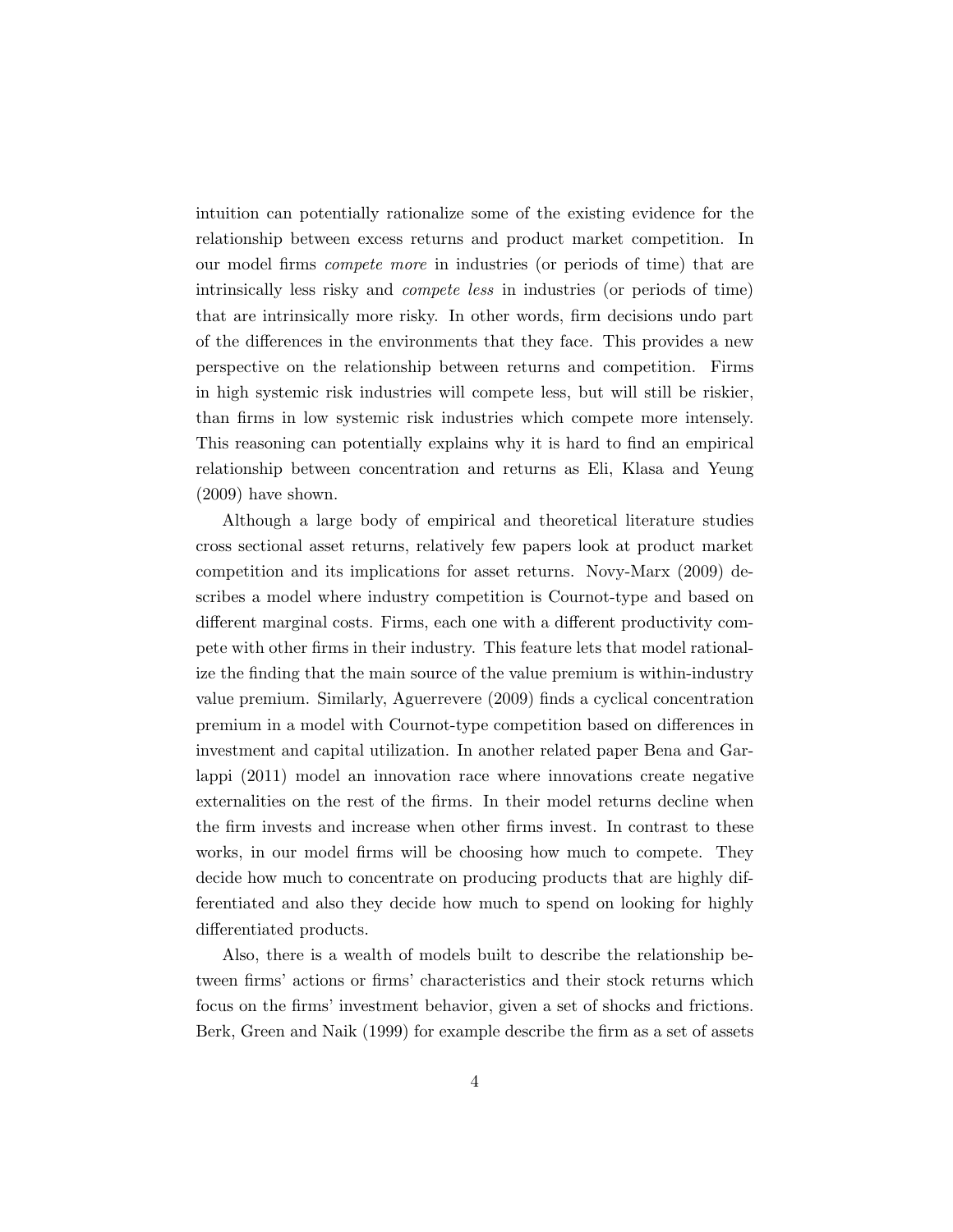in place and a set of options. At every period, firms' choice is whether to invest by exercising the option that matures then. Firm's vary in terms of how many good options they have exercised which in turn implies that their returns have different sensitivities to the aggregate shocks and therefore different expected returns. In another example, Zhang (2005) shows that one way to rationalize the value premium is by modeling firms as facing different temporary productivity shocks which leads to different rates of investment. These different rates of investment imply that firms' returns have different sensitivities to aggregate shocks and therefore these firms have different expected returns. Other models with a similar structure in the sense that they focus on firm investment are for example Gomes, Kogan and Zhang(2003) and Carlson, Fischer, Giammarino (2004).

This literature, built in part upon the foundation of the q-theory of investment, has focused on describing a variety of mechanisms and frictions that make some firms more risky than others. Because of the focus on qtheory and its extensions, this literature has described firms mostly as making choices about investment in capital, intangible capital, installed labor, etc., in the presence of different frictions. These shocks and frictions pared with the nature of the systematic risk in the model determine investment dynamics, which in turn imply particular return dynamics and these then have implications about cross sectional return patterns. While these models and this line of research in general have improved our understanding of return determinants greatly, here we argue that a firm's investment choice is only one of many choices that these firms or their management teams make. They make all kinds of decisions that are not easily equated with investment, for example, having to do with marketing, with competition, with research and development, etc. Some of these choices have potentially more direct implications about the return dynamics of firms, and therefore about their expected returns, than the investment choice that is typically modeled.

This paper is also related to the literature that focuses on risk management, idiosyncratic volatility and stock returns. In a purely empirical paper, Gaspar (2006) for example finds that higher concentration or market power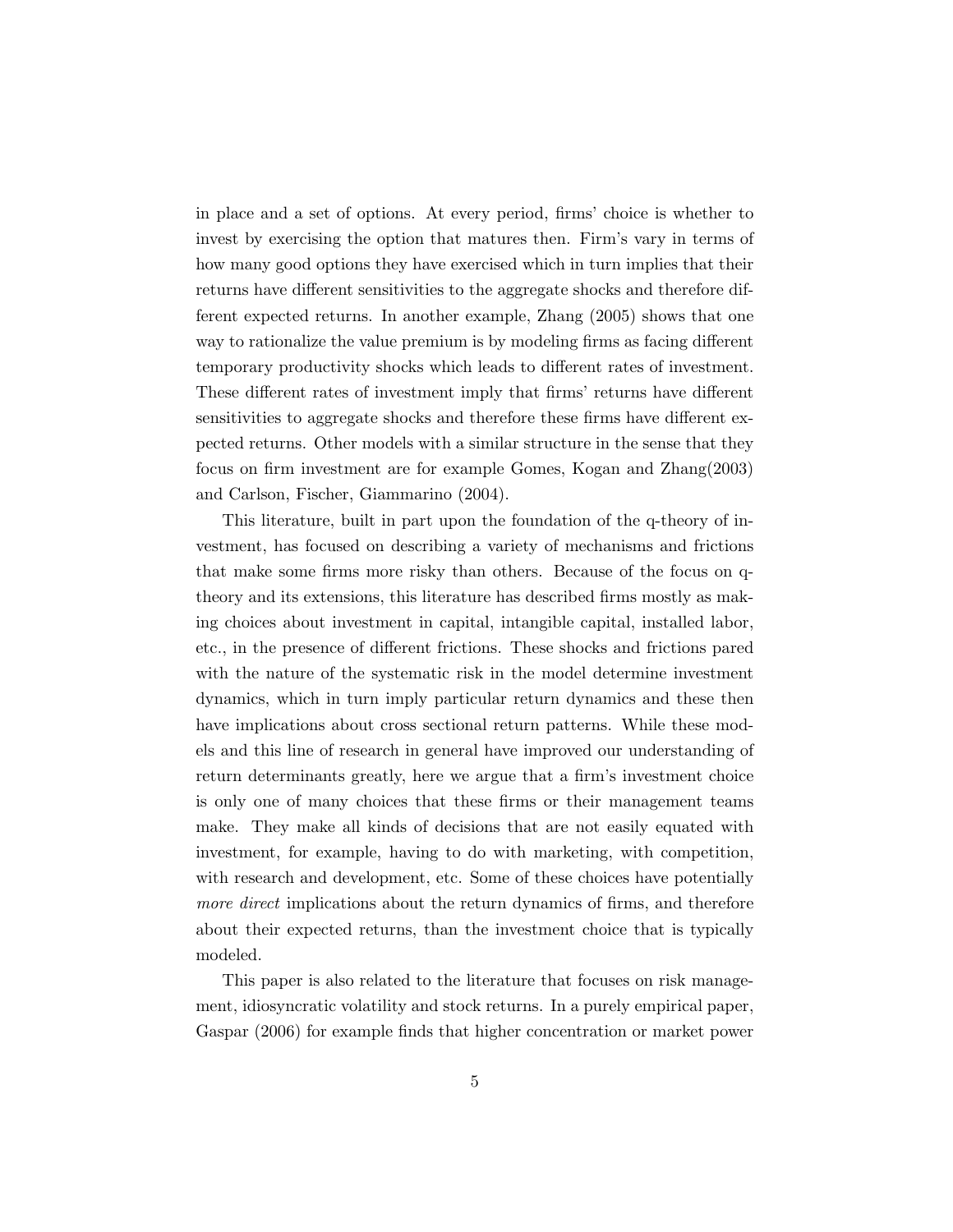leads to lower idiosyncratic volatility (consistent with the model we present below) and to lower information uncertainty for investors. Similarly Ang el at. (2006) and Ang et al. (2009) find that high idiosyncratic volatility is related to low stock returns, also consistent with the model below. In a different track, Goyal and Santa-Clara (2003) find that idiosyncratic volatility matters in an aggregate sense: higher average idiosyncratic volatility is related to higher average stock returns. However, Bali, et al. (2005) dispute these results, showing they are not robust to a more standard weighting scheme, or to different data sources or periods. We contribute to this literature by proposing a model where firms' attempts to reduce their systematic riskiness have an effect on the idiosyncratic riskiness of their returns. The model predicts that firms that invest in R&D to mitigate the high systematic risk of their industry will have relatively low idiosyncratic return volatility.

The rest of this paper proceeds as follows: Section 1 describes the intuition of the paper by presenting a real world example to focus on and by describing the basic intuition for the relationship between product differentiation and returns; Section 2 describes the model in detail and solves for some features of the optimal behavior of the firm; Section 3 describes the model predictions; Section 4 describes the empirical exercise by explaining the source of data on product differentiation and the empirical findings; Section 5 concludes.

## 2 Intuition

#### 2.1 Real World Example

A good real world example to focus on for the type of problem described by the model is that of a car manufacturer like General Motors and its decisions of how many new car models to develop and how many units to produce of each one. In reality, among other strategic decisions GM will decide how much time and effort to devote to new car model development. Each model will have a market of different size, each will elicit more or less brand loyalty, each will face more or less competition from existing or potential new models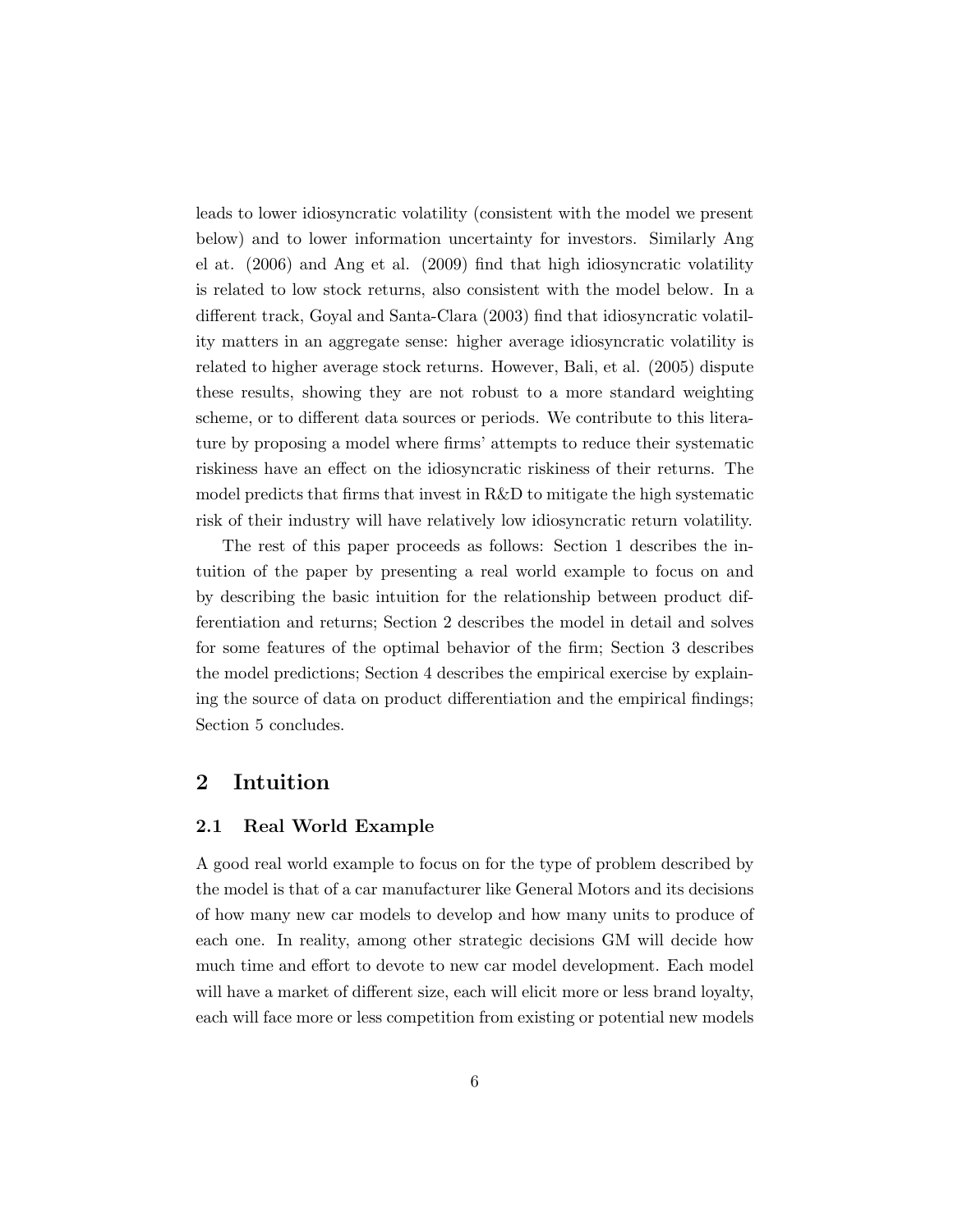and so on. It is costly to develop these products. Automotive firms typically create a concept car and show that around the world before actually defining the product and producing it. Once GM develops a concept car it can then gauge the size of the market for that product as well as how different or unique it is viewed by car consumers, i.e. its degree of differentiation. After it has found out the features of the market for each of its new products it decides on production for each of them. This production is constrained by how much total car production it can manage, say because it has a limited number of plants. After it chooses the production level for each model GM produces these cars and sells then at a price that has a systematic random component in it.

In this story, because different products will have different price-cost markups, the combination of products that GM ends up producing will determine the systematic risk of future GM cash flows and profits. Therefore GM's development decisions are made in part based on their effect on the riskiness of the firm's cash flows. This in turn implies that the mix of car models that GM brings to the market each year and the quantities that it produces of each is in part a reflection of how much systematic risk GM perceives there to be.

#### 2.2 Differentiation and Riskiness



Figure 1: Product differentiation

(a) Less differentiated

(b) More differentiated

Intuitively, a firm's product is more 'differentiated' if the price elasticity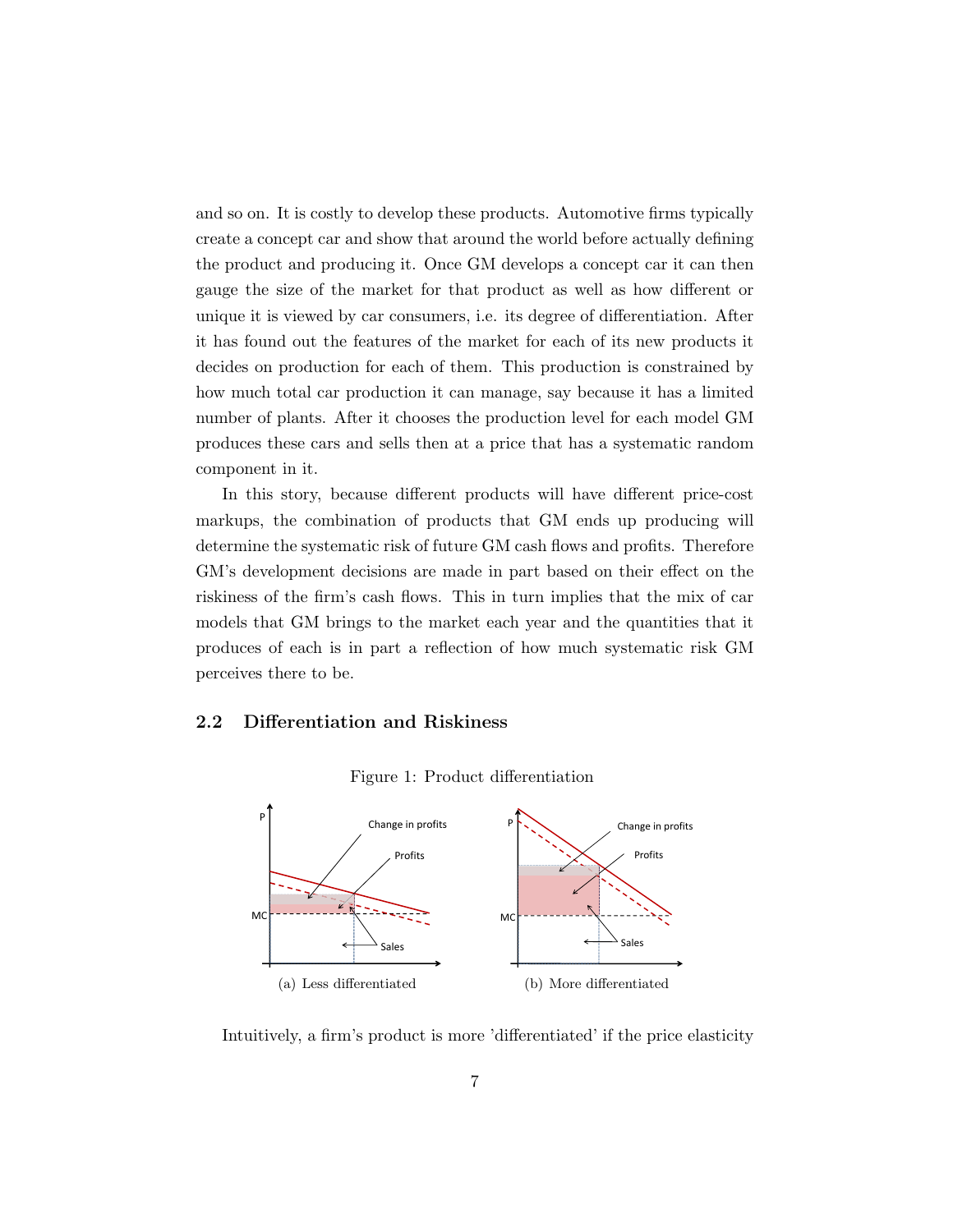of demand is low. The two panels of Figure 1 show two linear demand schedules with different slopes but the same price 0 demand level. They also show the effect on profits of a fall in demand. All else equal, the sales and profits from the more differentiated products have lower price elasticity in the sense that a level or proportional change in price has a larger proportional impact on the profits coming from the less differentiated product.

In analytical terms, if demand  $D$  is a decreasing function of prices  $P$ , for example if

$$
D(P) = kP^{-\epsilon}
$$

then the price elasticity of demand is

$$
e^{D} = -PD'(P)/D(P) = \epsilon.
$$

Also, if there's a unit cost of production C, then price elasticity of profits is

$$
e^{\pi} = -P\pi'(P)/\pi(P) = -\left[\frac{P(1-\epsilon) - \epsilon C}{P - C}\right]
$$

.

Therefore high differentiation (or low  $\epsilon$ ) implies low 'riskiness' of profits in the sense that their price elasticity is also lower.

## 3 The Model

In this section we introduce our formal model and analyze product development, investment, markups and returns. In particular we solve for the optimal output in each market as a fraction of total firm output. Then we analyze how the firm's decisions respond to changes in the amount of systematic risk faced by the firm.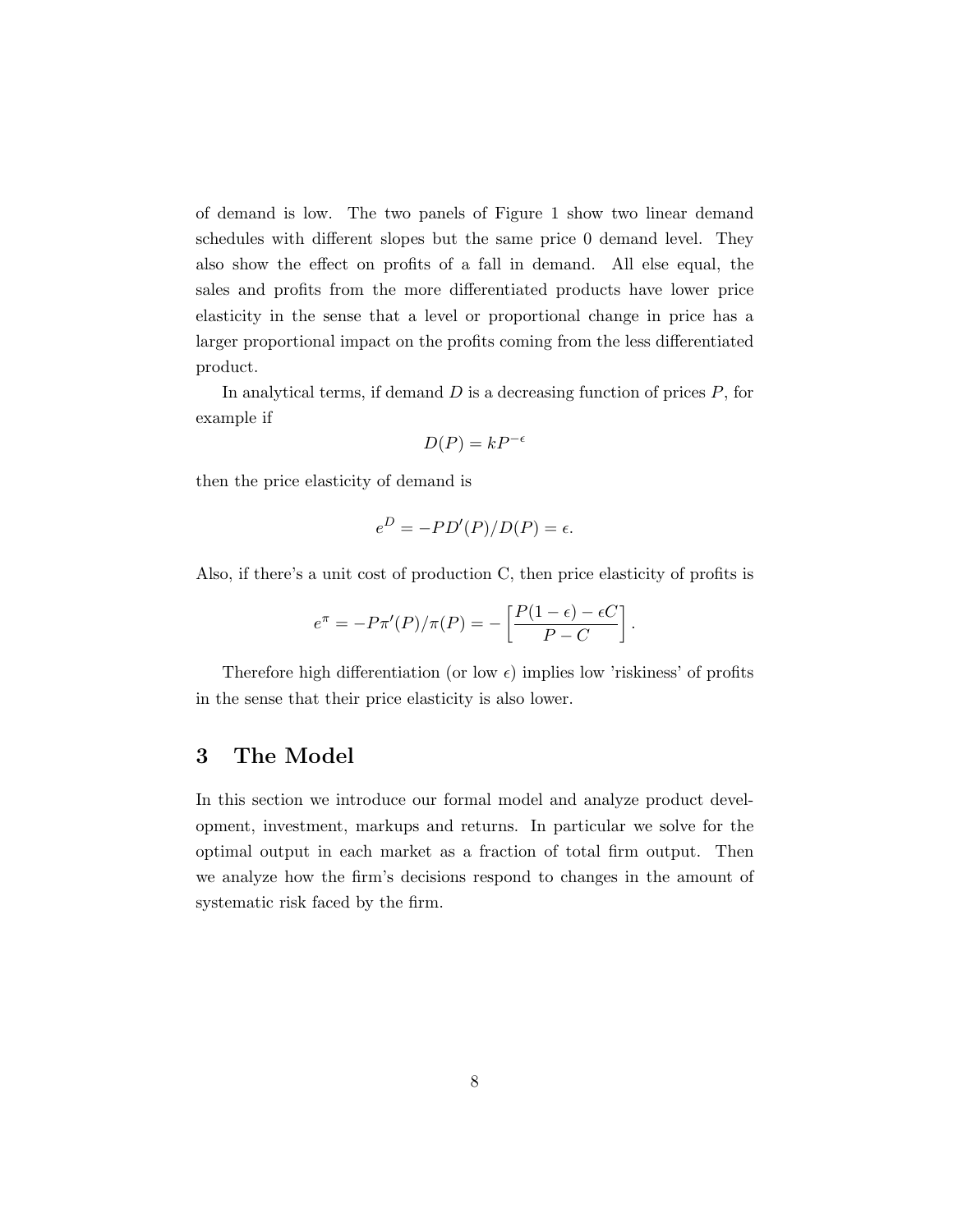### 3.1 The Firm

The firm maximizes the present, discounted value of profits net of investment:

$$
\max E[M\Pi] - \delta K - \phi N
$$

Here,  $M$  is the discount factor with which the firm values future cash flows in different states of the world,  $K$  is the capital necessary for production and  $\delta$  is its depreciation rate,  $\Pi$  are the firm's total profits,  $\phi$  is the cost of 'developing' new products and N is the number of new products developed.

The firm's profits are the sum of output times price across different products that the firm produces:

$$
\Pi = \sum_{i=1..N} P_i(Y_i, \zeta, \xi) Y_i
$$

where  $Y_i$  is the output level of a particular product  $i, \zeta$  is an idiosyncratic shock affecting the firm,  $\xi$  is a shock affecting the firm's industry which we call the industry's systematic shock. We assume that  $\zeta$  and  $\xi$  are uncorrelated. Also, we assume that  $\zeta$  is uncorrelated with the discount factor M and therefore that it represents diversifiable risk and that  $\xi$  is correlated with  $M$  and therefore it represents un-diversifiable or systemic risk.

#### 3.1.1 Product Development

There is an infinite number of potential product markets indexed by  $i =$ 1..∞, each characterized by the parameters of the demand for that product  $(A_i, \epsilon_i)$  such that that product's price function is:

$$
P_i(Y_i, \zeta, \xi) = A_i \frac{\epsilon_i}{\epsilon_i - 1} (Y_i)^{-1/\epsilon_i} (\xi \zeta)
$$

where  $P_i$  are prices and  $A_i$  and  $\epsilon_i$  are constants determining the size and price elasticity of that market.  $\{A_i\}$  and  $\{\epsilon_i\}$  are both iid series with support on  $(1, \infty)$  with distributions G and F. In this setup a high value for  $EM, \xi$  implies low systemic risk since it implies the market values cash flows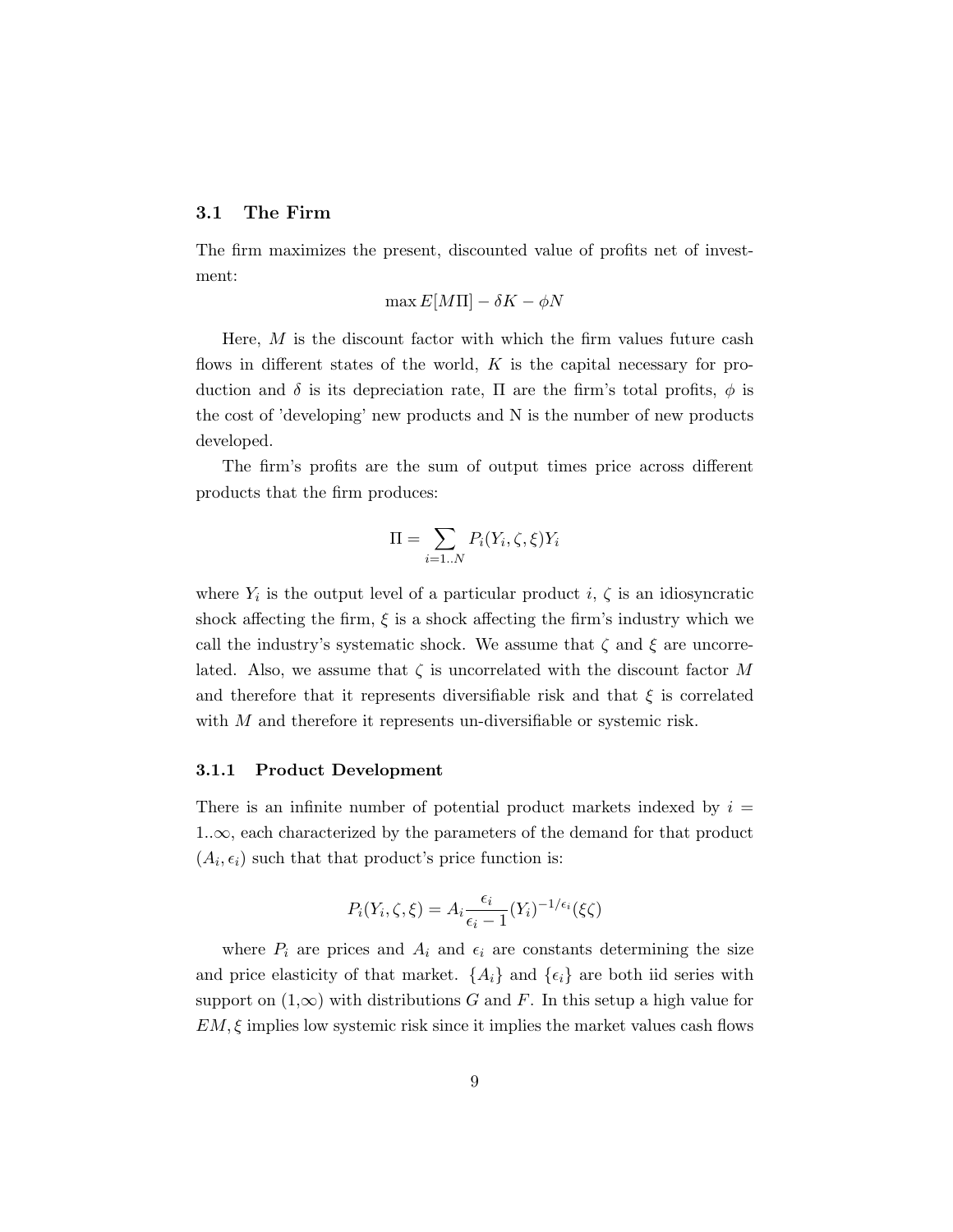that are correlated with  $\xi$  as highly valuable. We interpret  $\xi$  as describing the amount of systematic risk in a in industry during a period time. Also, without loss of generality we assume that  $E[\xi] = E[\zeta] = 1$ .

#### 3.1.2 Capital and Output

For each portfolio of new products that it has developed, the firm chooses levels of production  $Y_i$  in each industry . The firm's total output is then the sum of the individual product outputs:

$$
Y = \sum_{1}^{N} Y_i
$$

There's a single type of capital and the firm sets the capital level to produce this total output Y using a decreasing returns to scale function

$$
Y = (K)^{\alpha}
$$

with  $\alpha < 1$  of capital.

#### 3.1.3 Sequence of Events

The sequence of events is illustrated in figure 2. The firm starts without knowing any of the product market characteristics  $A$  and  $\epsilon$ . It knows the quantity of systematic risk in the price of its products in the sense that it knows the present discounted price of the shock  $\xi$  of its industry,  $E[M\xi]$ . Based on this information the firm then chooses how many and which new products to discover by choosing N. It spends  $\phi$  in discovering each of the products and in exchange it finds out  $\{A_i\}$  and  $\{\epsilon_i\}$  for the market of each of the products. The firm then chooses how much to produce of each product,  $Y_i$ , and how much to invest K to produce total output  $Y = \sum^N Y_i$ . It chooses  $K$  and all  $Y_i$ 's jointly: since there are decreasing returns to scale in the production of output Y, then the optimal  $Y_i$ 's and K are all jointly determined.

Finally, after producing its output, the firm sells it and obtains profits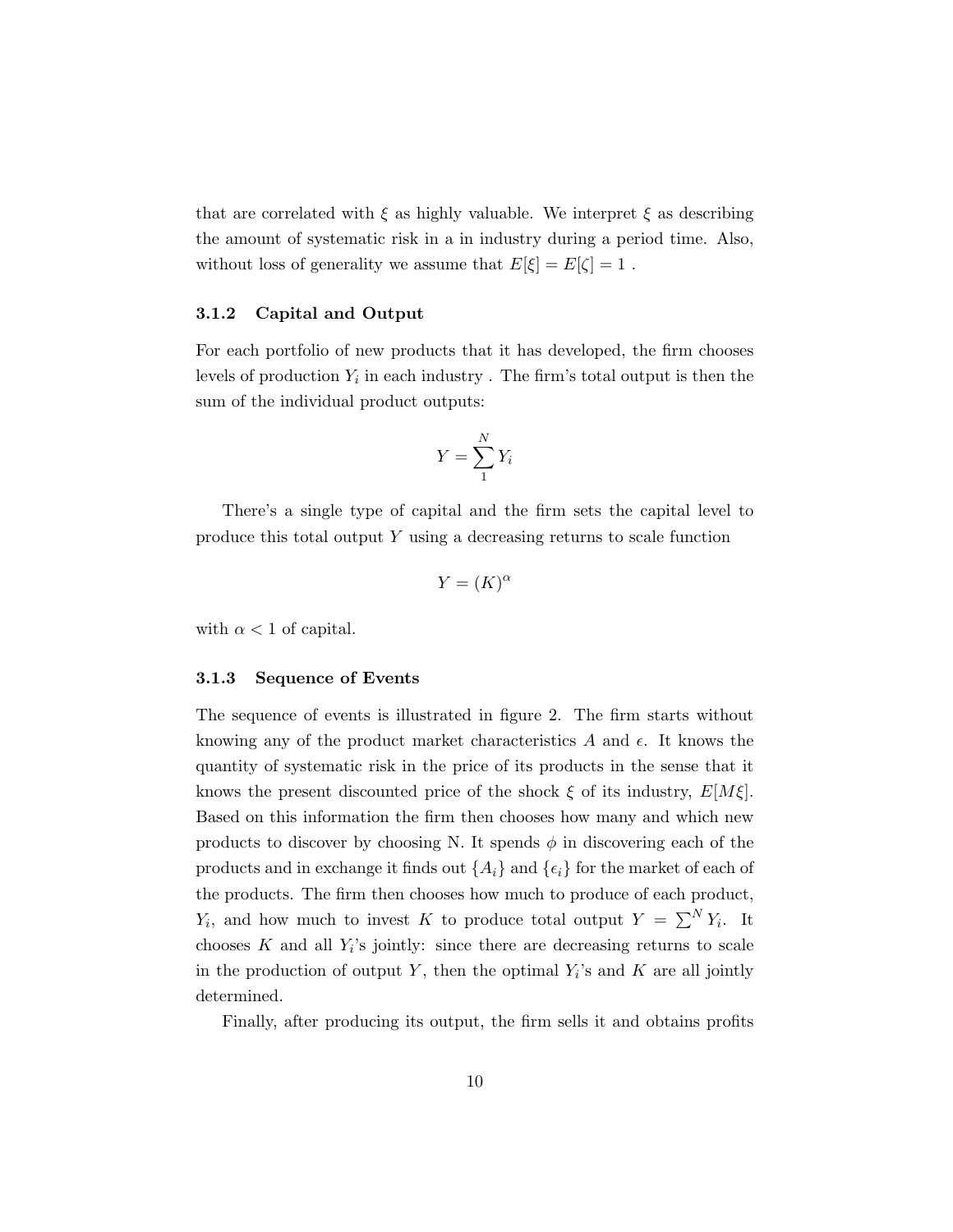that depend on the realization of  $\xi$  and on  $\zeta_i$  for  $i = 1..N$ .



#### 3.2 First Order Conditions

The main intuition of the model can be derived from the first order conditions of the firm's product-level optimal output decision problem. This is the problem the firm faces after it has chosen how many products to develop and has found  $A_i$  and  $\epsilon_i$  for each of them. For each product that it has developed the firm invests to equalize the marginal benefit and the marginal cost of each output unit. The marginal benefit for each product is the discounted expected value of profits from the sale of one extra unit of that product. Note that this expected value is determined in part by the price elasticity of demand for that product  $\epsilon_i$ :

$$
MB = E[M A_i(Y_i)^{-\frac{1}{\epsilon_i}} \xi] \quad \forall i = 1..N.
$$

The marginal cost is the depreciation of the increased capital necessary to produce that extra unit of output. It can be written in terms of the total output of the firma as:

$$
MC = \frac{\delta}{\alpha} Y^{\frac{1-\alpha}{\alpha}}.
$$
 (1)

This in turn implies that given  $Y^*$ , the optimal output of a developed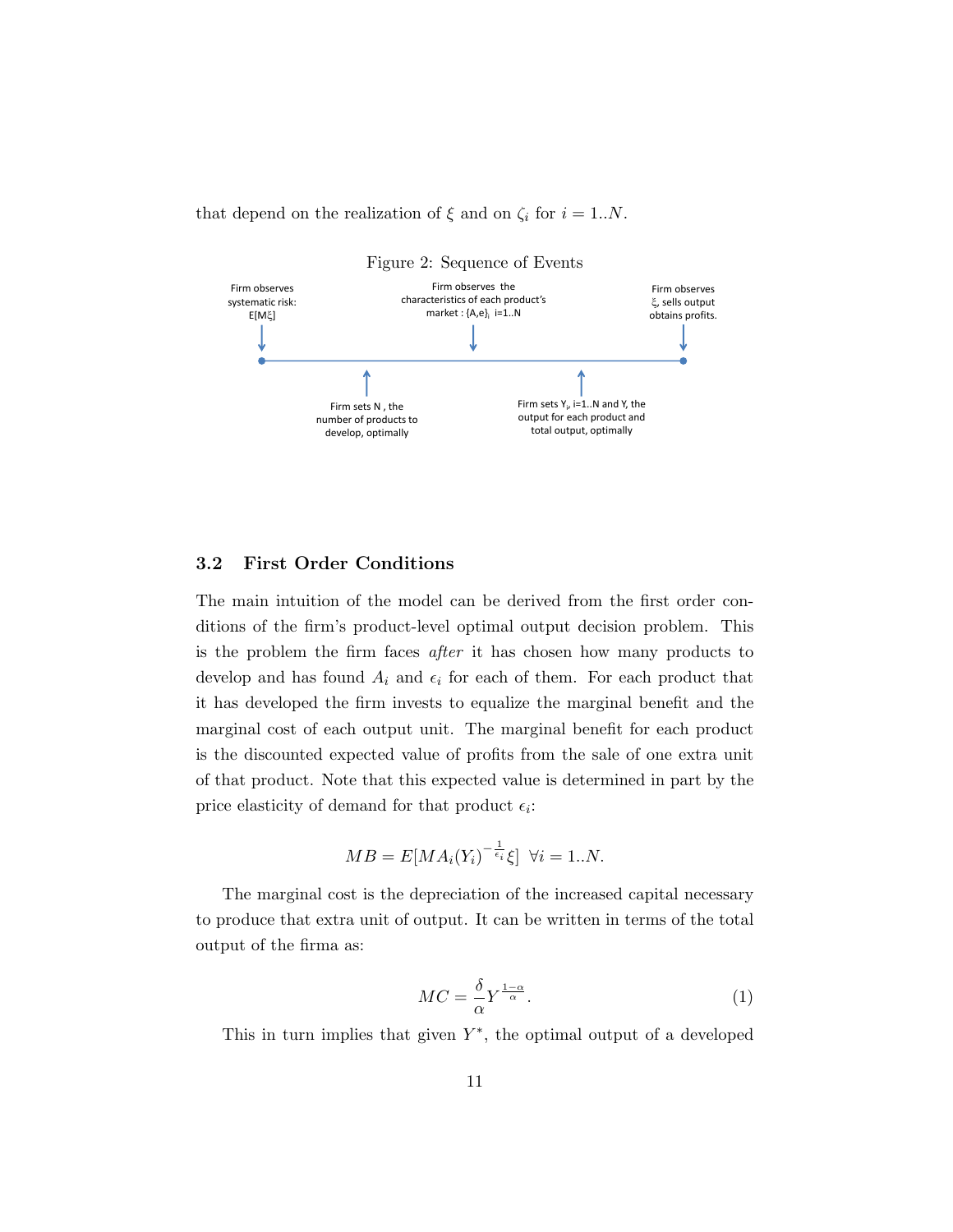product i is:

.

$$
Y_i^* = \left(\mu \frac{A_i \alpha}{Y^{*\frac{1-\alpha}{\alpha}}}\right)^{\epsilon_i}
$$

where we have written  $\mu = E[M\xi]$  and  $Y_i^* = Y_i^*(A_i, \epsilon_i, \mu, Y^*)$  to simplify the notation. Note that  $\zeta$  disappears since we assumed that  $E[M\zeta] = 0$ .

#### 3.3 Number of Products Developed

The number of products developed is

$$
N^* = \arg\max_N \left( E_{\{A\},\{\epsilon\}} \left[ \sum_{i=1..N} E_{\xi,\zeta} \left[ P_i(Y_i^*) Y_i^* \right] \right] - \delta K * - \phi N \right).
$$

The decreasing returns to scale assumption over production, which makes the marginal costs in 1 above an increasing function of  $Y^*$ , implies that  $N^*$ is well defined in that  $N^* < \infty$ .

## 4 Predictions

These first order conditions show that the model is consistent with basic intuition in the sense that an increase in the size of the market for product  $i$ ,  $(A_i \uparrow)$  results in an increase in the optimal output in that market. Similarly an increase in one product's differentiation  $(\epsilon_i \downarrow)$  implies that the firm's output in that industry increases as well. Moreover, decreasing returns to scale in total output imply the opportunity cost of output increases when one of the  $\epsilon_i$  decreases, which in turn implies that all else equal the production of the other goods declines. Another basic prediction is that the firm will invest less in producing all products if it perceives higher risk. Intuitively, the firm is maximizing value and when risk increases the value of the risky output that it produces declines while the costs of producing that output do not.

Beyond these basic predictions, the model provides more interesting predictions about how the firm will react to changes in the riskiness it perceives.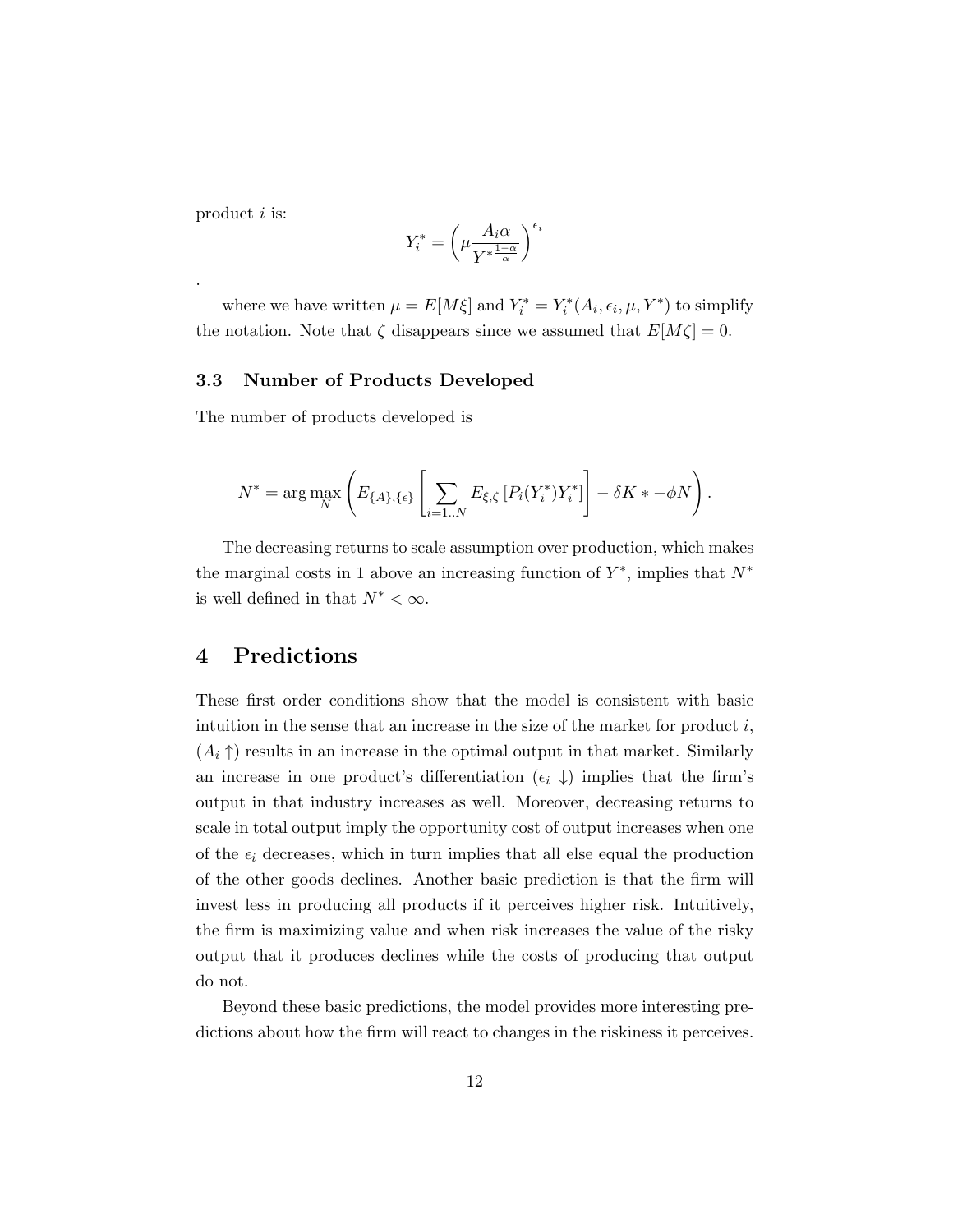We focus on these predictions in the rest of the paper:

Proposition 1: Given a set of potential products, more systematic risk leads to a higher 'output skewness' in the sense that the firm focuses proportionally more of its output on the most differentiated products.

Proof: This can be seen in the first order conditions above by noting that output depends on  $E[M\xi]$  to the power of  $\epsilon_i$ . Higher  $\epsilon_i$  leads to a higher response of output to changes in risk. In the limit, as the riskiness of the firm goes to infinity, the firm will only produce its most differentiated product. This is a key implication of the model: when systematic risk is high firms endogenously choose a product mix with a higher average differentiation.

Corollary 1: Under the (typical) assumption that the level of risk is counter-cyclical, firms have higher markups during bad times than during good times, consistent with the evidence in for example Rotember and Saloner (1986).

Corollary 2: Firms engage in less product market competition if systematic risk is high than if it is low.

Proposition 2: If systematic risk is high firms will invest relatively more on finding products that are differentiated.

Proof: This is a direct result of the skewness result above. Higher skewness implies that firms' value is more dependent on having a few good products. Then taking a step back, the firm that is deciding how many products to develop will spend relatively more on developing products in a setting of high risk than in a setting of low risk because the value of finding a single good product is higher than when risk is low. Note that this is a relative statement: firms are not predicted to develop more products if systematic risk is high, instead they are predicted to invest relatively more on research and development than on production capacity in this situation.

Proposition 3: Under the assumption that firms' exogenous idiosyncratic risk is homogenous, firms with more systematic risk will appear to have less idiosyncratic risk. In other words, the model predicts a negative correlation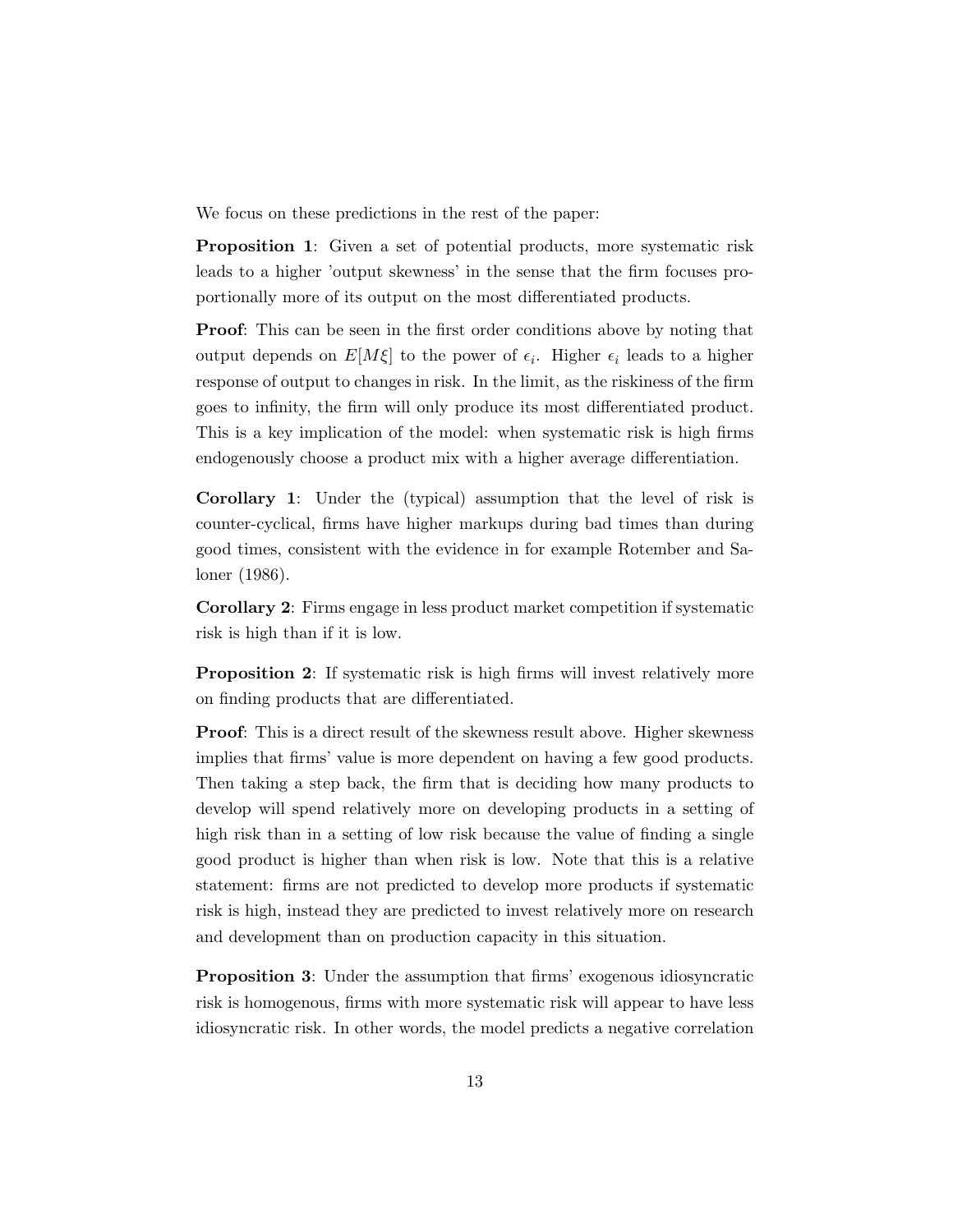between measures market and idiosyncratic risk.

Proof: In the model firms with more systematic risk will invest more in reducing their riskiness and therefore the same level of exogenous idiosyncratic risk will lead to lower measures idiosyncratic risk.

## 5 Evidence

#### 5.1 Returns Data and Accounting Data

For returns and accounting data we follow the standard in the literature and use the CRSP and Compustat databases. We use data from 1980 to 2010 for results that do not involve product differentiation and data form 1996 to 2008 for those that do.

#### 5.2 Product Differentiation Data

In this paper we use the product differentiation data of Hoberg and Phillips (2010). This data is publicly available from the author's website. It is built from by using the 10k statements that are electronically available , (1996- 2008) to obtain a word count description of what the firm states that it produces. These word count vectors are then compared to each other by finding the 'angle' between them in the sense of the dot product scaled by the vectors magnitudes. The public data consists of a set of concentration indicators that are calculated at industry and at firm level. Industry level indicators are constructed by first creating data defined industries that are fixed over time and then calculating Herfindahl-Hirschman indexes for these industries. Firm-level concentration are built by 'measuring' which firms are close to the firm and then calculating the HH index using these firm's sales.

This data has several advantages over other product market data sets. First, the industry classifications are data driven rather than being artificially created by a government agency. Concentration in this setting implies that there are few firms *producing very similar set of products*. for example two firms that produce luxury, weather-proof, designer deck chairs, one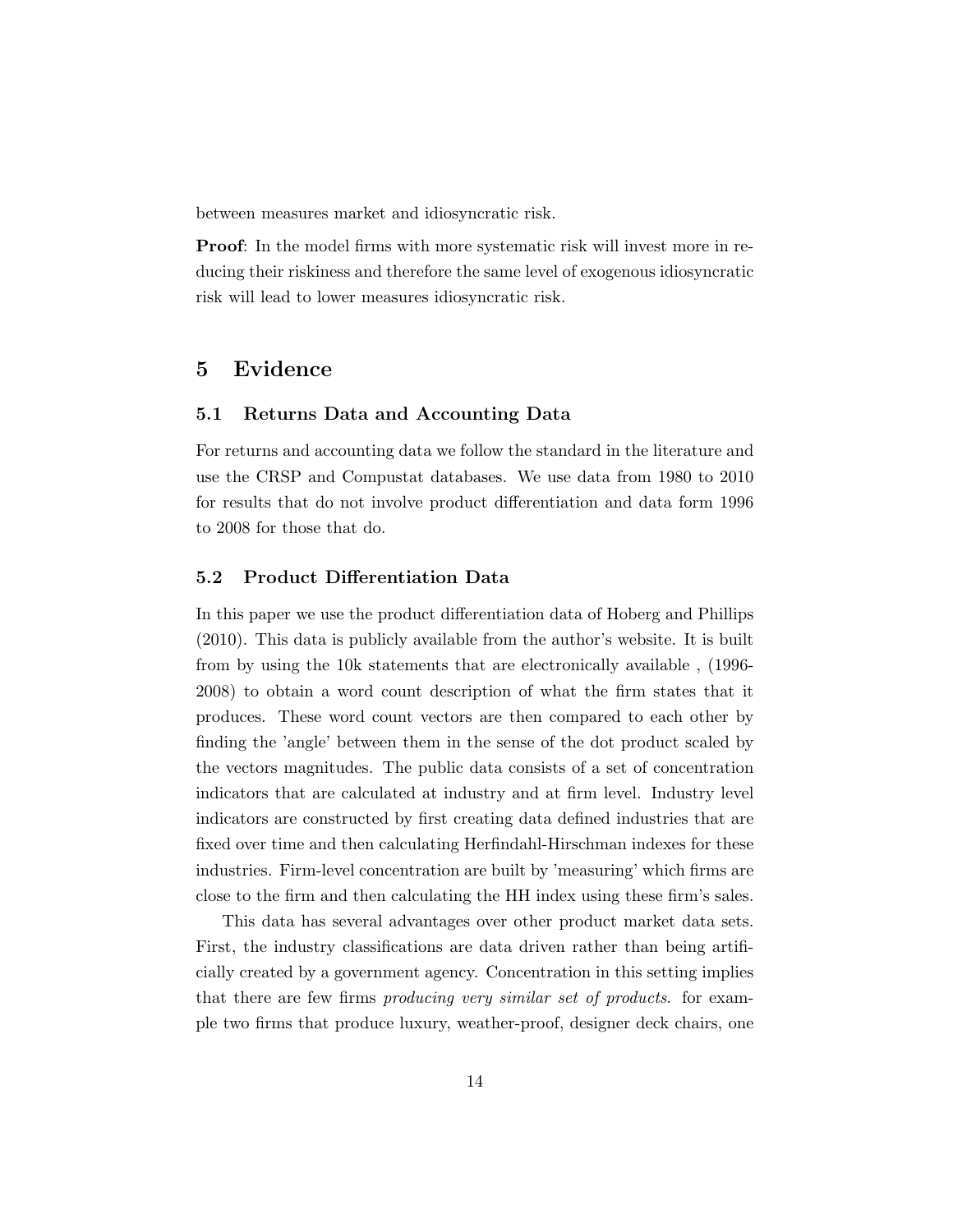of which produces them out of wood and one that produces them out of steel, might end up in completely different industries in the standard SIC or NAICS but would be very close competitors in the Hoberg-Phillips methodology.

Another advantage of this dataset is that it provides firm level competition indexes. This fact implies that tests of competition are much more likely to have statistical power. In the SIC/NACIS setup analyists at S&P or at the BEA classify a firm into an industry and make many compromises in doing so. If three firms are in the same industry but two of them are not competing against each other although they are competing against the third, the standard classification methods will wrongly lead us to a single HH index based on the sales of the three firms.

#### 5.3 Results - Systematic Risk and R&D Expenditures

Proposition 2 above suggests that firms with higher systematic risk will engage in more  $R\&D$ . This is true in the data in the following sense: sorting firms on the ratio of R&D to CapEx or sorting them on market  $\beta$  produces very similar portfolios. Table 1 presents the results of regressing the R&D to CapEx ration on the firm's market  $\beta$  and the firm's B/M ratio. We include the B/M ratio a a way to capture the HML 'risk factor' of Fama and French (1993). It shows that indeed, market beta is a very significant predictor of R&D expenditure relative to expenditure in productive capacity which we proxy for with CapEx. This ratio is negatively related to B/M contrary to the joint assumption that B/M is a good proxy for the risk factor known as HML and that the firm invests in R&D to reduce its sensitivity to this risk. In this setting the size of the firm is also negatively correlated to R&D expenditures. Under the assumption that the firm's market capitalization is an inverse proxy for risk factor known as SML, the negative coefficient is consistent with the theory above: larger firms that have lower SML risk invest less in R&D relative to CapEx.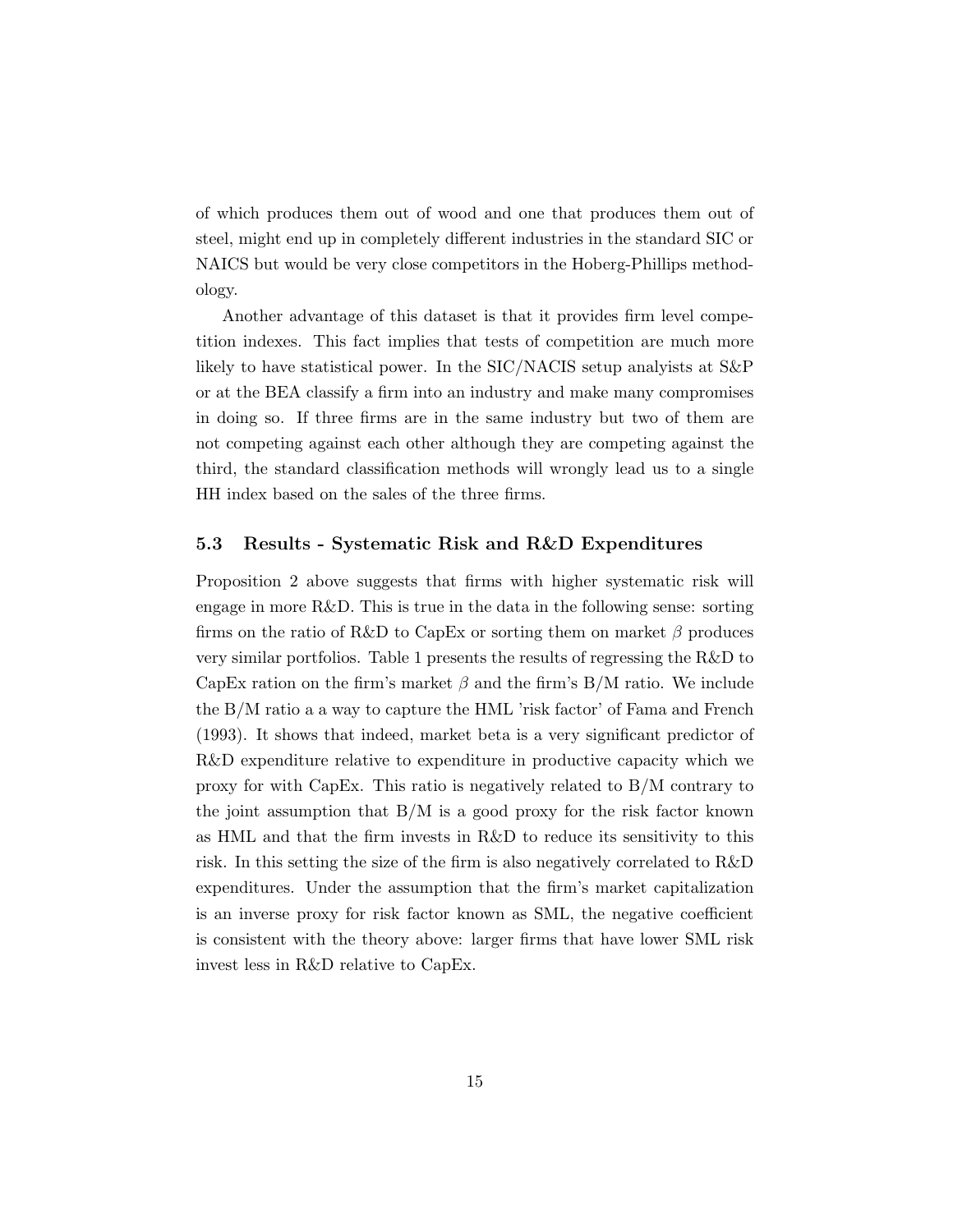Table 1: Regression analysis: R&D and Systematic Risk This table presents a firm level regression of the average ratio of R&D expenditures to CapEx, to the average market  $\beta$ , the average Book to Market Ratio and the average size of the firm (Market Equity). We have deleted all observations that have their R&D expenditures missing in Compustat. On column two we present the results of running the regression with Winsorized variables at the 0.5 % and 99.5 % levels.

| Variable    | Non-Winsorized | Winsorized |
|-------------|----------------|------------|
| <b>Beta</b> | 0.050          | 1.168      |
| t-stat      | 0.19           | 5.73       |
| BM          | $-0.011$       | $-0.078$   |
| t-stat      | $-0.51$        | $-2.72$    |
| MЕ          | $-0.0002$      | $-0.0004$  |
| t-stat      | $-1.16$        | $-4.55$    |
| R-square    | 0.02%          | $0.68\%$   |

#### 5.4 Results - Product Differentiation

Table 2 describes the main empirical results of this paper. It shows that there is not a clear pattern in the returns across firms with different product market competition. This replicates the findings of Eli, Klasa and Yeung using this very different product market competition data set.

We interpret these results as saying that systematic risk is highest for the firms with the most differentiation. Under that assumption, the patters in terms of Book/Market, Earnings/Sales and R&D/Investment conform to the theory suggested above:

• First, consistent with Proposition 1, firms in more concentrated industries obtain higher margins, i.e. their earnings to sales ratios are higher. Interpreting this fact through the model, it says that firms in higher risk industries will focus more of their production on highly differentiated products and have high average markups. This is also consistent with the higher book to market values of firms that are in a very competitive industry. More generally, this is consistent with Corollary 2: firms in higher risk industries will engage in less competition.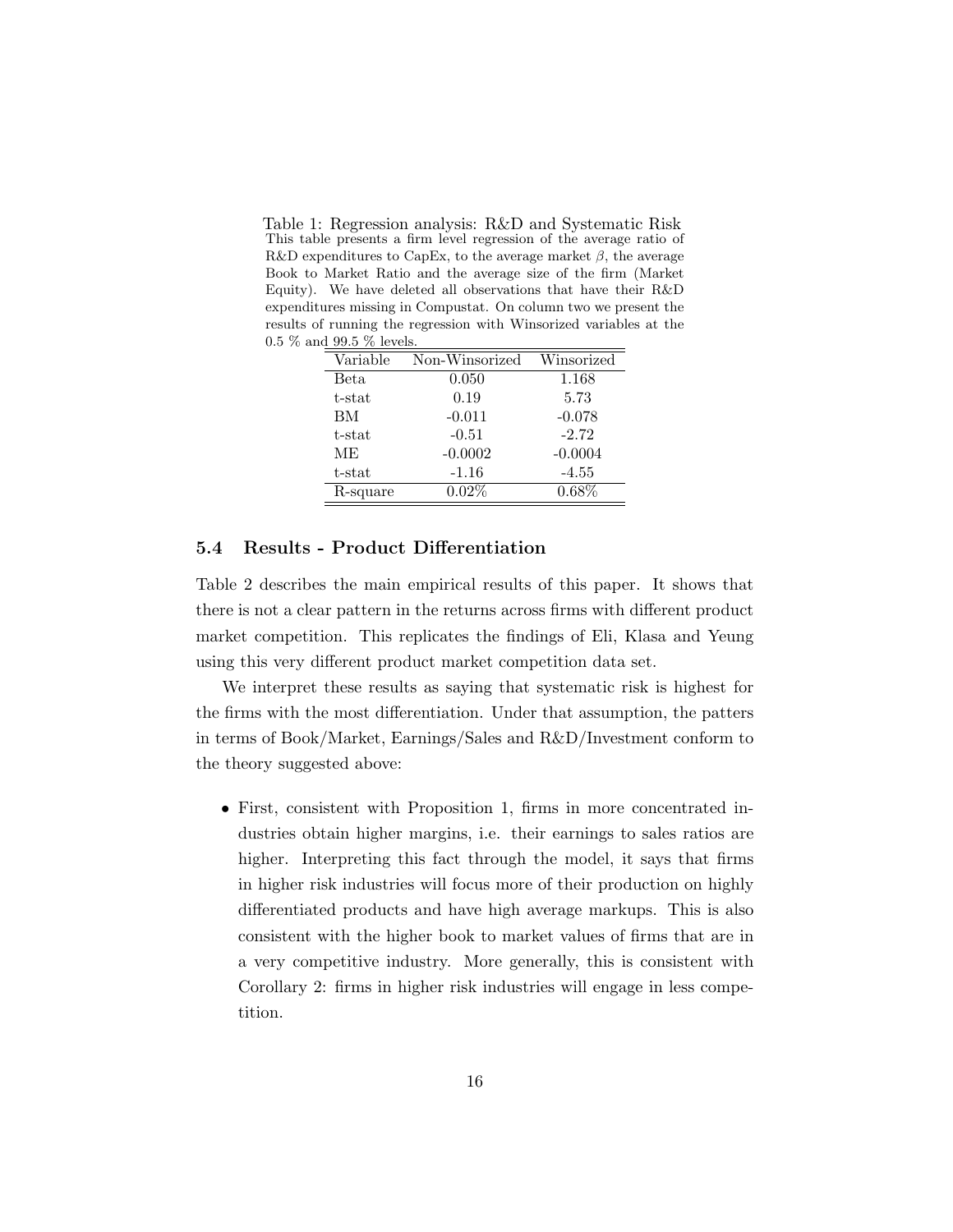• Second, consistent with Proposition 2, firms in high systematic industries devote relatively more resources to finding differentiated products. The data is consistent with that prediction in the sense that it shows that firms with more systematic risk are those with more product differentiation. These are also those doing more research and development relative to the amount of investment in productive capacity that they are doing consistent with the regression results in table 1.

Table 2: Concentration, Returns, Profitability and Product Development This table describes the characteristics and returns of 5 portfolios of firms over the 12 years of the sample 1996-2008. Assets are total assets. Size is market capitalization calculated as stock price times outstanding stocks. B/M is the ratio of Asset and Size. Earnings is net operating income before interest and depreciation. Investment is capital expenditures. Stock returns are yearly values, calculated for a holding period of one year starting in June of the year after portfolio formation. Returns are equally weighted total returns. HHIV is the HH concentration index based on product differentiation.

| #              | R     |         | Asset | Size | B/M  | Earnings | R&D         | HHIV |
|----------------|-------|---------|-------|------|------|----------|-------------|------|
|                |       |         |       |      |      | /Sales   | 'Investment |      |
|                | 9.59  | 0.87    | 13330 | 2806 | 0.69 | 0.01     | 0.2         | 0.02 |
| $\overline{2}$ | 11.47 | $1.2\,$ | 4758  | 4288 | 0.47 | 0.04     | 0.2         | 0.05 |
| 3              | 12.29 | 1.4     | 2648  | 2636 | 0.45 | 0.05     | 0.8         | 0.09 |
| $\overline{4}$ | 9.93  | 1.4     | 2380  | 2173 | 0.49 | 0.06     | 0.6         | 0.19 |
| 5              | 9.31  | $1.5\,$ | 2088  | 1758 | 0.51 | 0.05     | 12          | 0.46 |

#### 5.5 Results - Total Return Volatility

Tables 3 through 5 describe the exercise of separating firms into portfolios according to their return volatilities. They also show the result of separating recession and expansion periods. These tables are consistent with the theory described above in the sense that:

• First, as Proposition 2 predicts, in the three tables it can be observed that firms that face higher risk as described by the portfolio's  $\beta$  are firms that perfomr on average more R&D expenditures relative to their CapEx expenditures.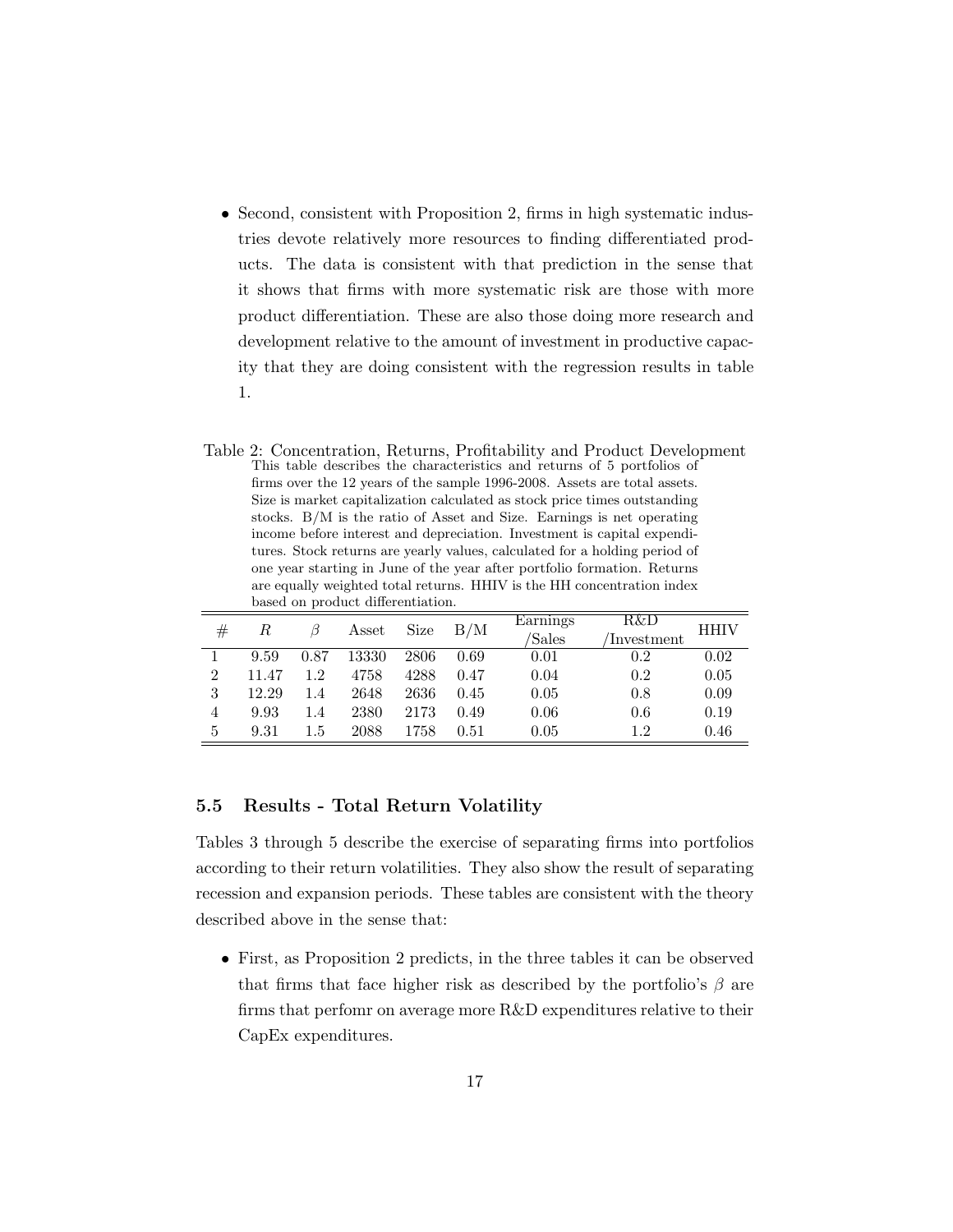• Second, as Corollary 1 predicts, comparing tables 4 and 5 it can be seen that during recessions firms invest relatively more on R&D (column 4) despite the fact that they invest less as a fraction of their market capitalization (column 7).

Table 3: Volatility, Returns, Profitability R&D This table describes the characteristics and returns of 5 portfolios of firms over the period 1970-2010. Size is market capitalization calculated as stock price times outstanding stocks. B/M is the ratio of Assets and Size. Stock returns are yearly values, calculated for a holding period of one year starting in June of the year after portfolio formation. Investment represents CapEx. Market Beta is the regression coefficient of stock returns on market returns over a 2 year window.

|                |       |      |                   | $\cdot$ |       |                     |
|----------------|-------|------|-------------------|---------|-------|---------------------|
| $^{\#}$        | R     | 15   | R&D<br>Investment | B/M     | Size  | Investment<br>'Size |
|                | 0.006 | 0.84 | 0.36              | 0.74    | 927.3 | 0.074               |
| $\overline{2}$ | 0.007 | 1.27 | 0.46              | 0.78    | 254.6 | 0.071               |
| 3              | 0.008 | 1.46 | 0.85              | 0.72    | 125.4 | 0.060               |
| 4              | 0.009 | 1.70 | 1.62              | 0.66    | 72.4  | 0.051               |
| 5              | 0.004 | 1.82 | 2.53              | 0.56    | 37.5  | 0.037               |

Table 4: Volatility, Returns, Profitability R&D: Expansions This table describes the characteristics and returns of 5 portfolios of firms over the period 1970-2010. Size is market capitalization calculated as stock price times outstanding stocks. B/M is the ratio of Assets and Size. Stock returns are yearly values, calculated for a holding period of one year starting in June of the year after portfolio formation. Investment represents CapEx. Market Beta is the regression coefficient of stock returns on market returns over a 2 year window. Business cycle data is from the NBER.

| #              | R        | B    | R&D<br>Investment | B/M  | <b>Size</b> | Investment<br>/Size |
|----------------|----------|------|-------------------|------|-------------|---------------------|
|                | $-0.002$ | 0.83 | 0.35              | 0.83 | 1128.5      | 0.099               |
| $\overline{2}$ | $-0.006$ | 1.30 | 0.41              | 0.85 | 279.8       | 0.093               |
| 3              | $-0.007$ | 1.47 | 0.67              | 0.76 | 136.6       | 0.085               |
| $\overline{4}$ | 0.004    | 1.77 | 1.41              | 0.63 | 72.7        | 0.073               |
| 5              | 0.000    | 1.85 | 2.13              | 0.44 | 33.5        | 0.041               |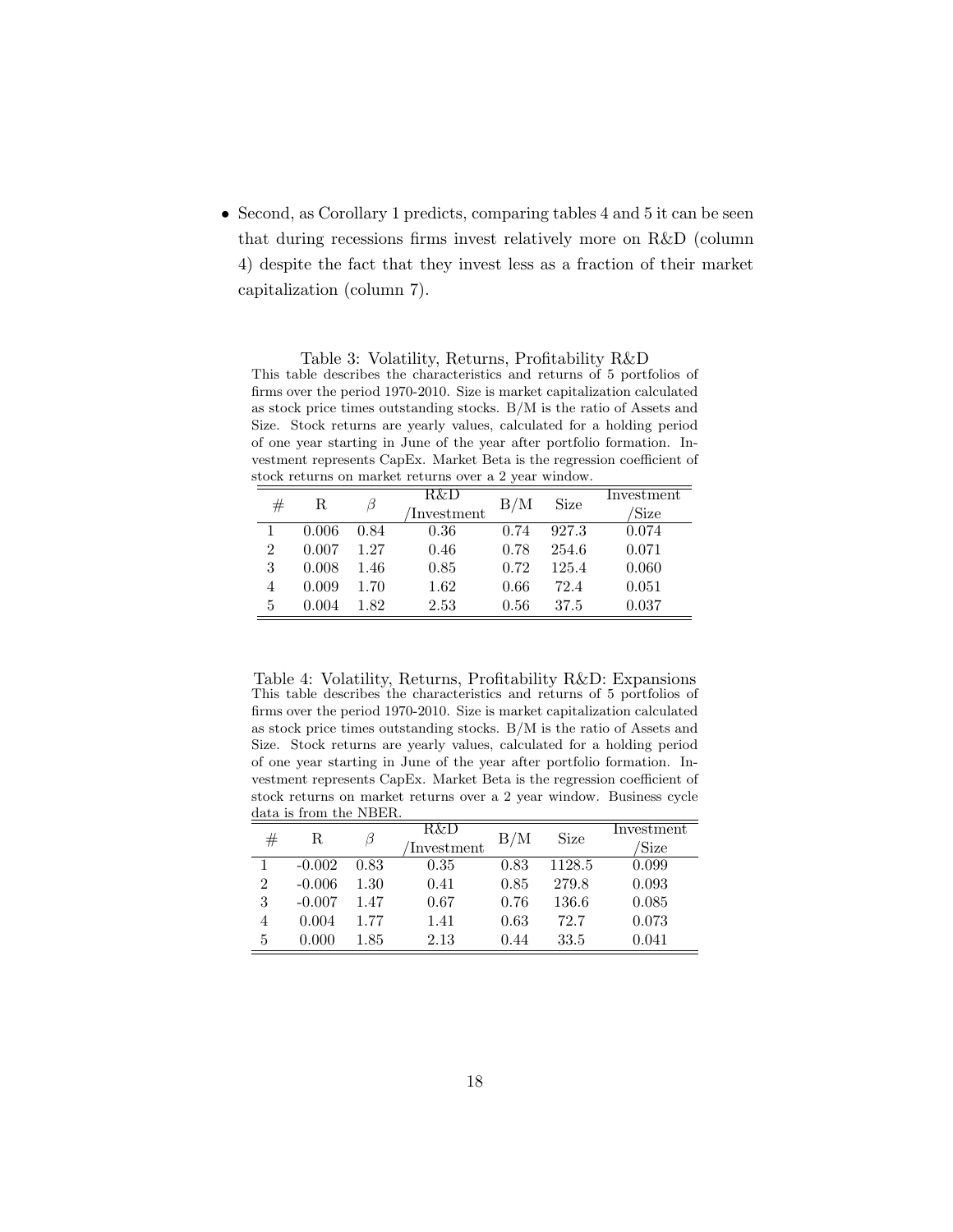Table 5: Volatility, Returns, Profitability R&D: Recessions This table describes the characteristics and returns of 5 portfolios of firms over the period 1970-2010. Size is market capitalization calculated as stock price times outstanding stocks. B/M is the ratio of Assets and Size. Stock returns are yearly values, calculated for a holding period of one year starting in June of the year after portfolio formation. Investment represents CapEx. Market Beta is the regression coefficient of stock returns on market returns over a 2 year window. Business cycle data is from the NBER.

| $^{\#}$        | R     |      | R&D<br>Investment | $\rm B/M$ | Size  | Investment<br>'Size |
|----------------|-------|------|-------------------|-----------|-------|---------------------|
|                | 0.007 | 0.85 | 0.36              | 0.72      | 902.2 | 0.071               |
| $\overline{2}$ | 0.009 | 1.26 | 0.50              | 0.88      | 244.0 | 0.066               |
| 3              | 0.010 | 1.46 | 0.87              | 0.72      | 124.1 | 0.057               |
| 4              | 0.009 | 1.69 | 1.64              | 0.67      | 72.4  | 0.049               |
| 5              | 0.004 | 1.82 | 2.52              | 0.57      | 37.8  | 0.036               |

## 6 Conclusions

We develop a model of a firm that affects its systematic risk directly through its product differentiation decisions. In the model the firm decides how many products to develop and then how much of each of the products to produce. The firm's development and production decisions are related to systematic risk in a way that implies the firm reacts to more systematic risk by making a larger effort to reduce its riskiness. This insight lets us rationalize the fact that firms in seemingly more concentrated industries and which therefore should be less risky, do not pay their investors higher returns. Empirical findings from a product market competition data-set that is closely aligned with the model's product differentiation description of competition provide consistent empirical results. The model predicts firms with high systematic risk to have high concentration ratios and high R&D investment and this is what the data shows when taking market  $\beta$  as the measure of systematic risk. Also, firms in more risky industries have higher earnings/sales ratios and lower B/M ratios, again consistent with the theory. Finally, as the model predicts, firms are shown to have higher  $R&D/$  to CapEx investment ratios during recessions despite having lower investment.

More generally the paper describes a firm that directly affects its risk-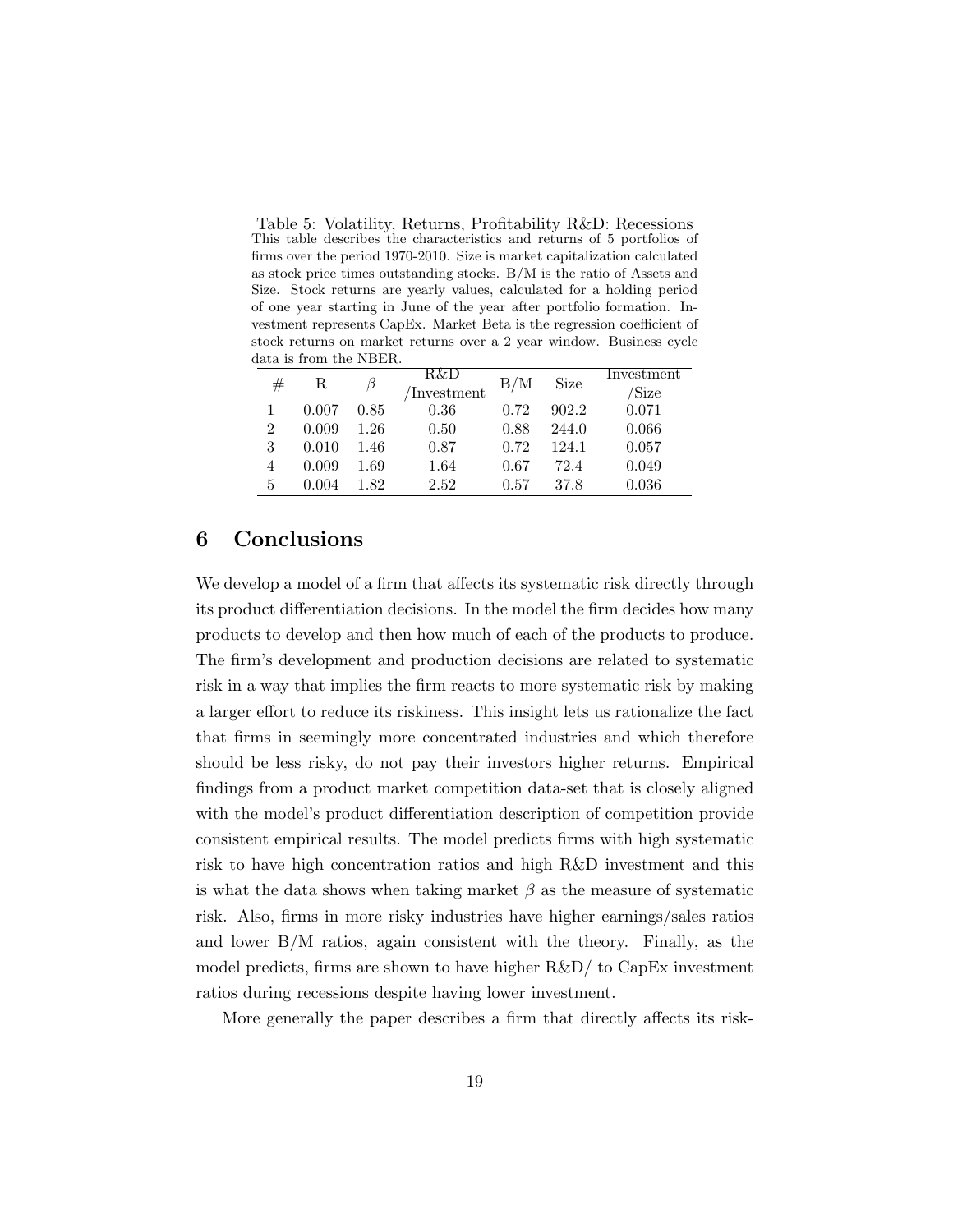iness through the choice of investment in product development, and in a the choice of what products to concentrate most of its production in, in a way that is distinct from the standard models of how investment affects firm's riskiness. In the model systematic risk, idiosyncratic risk and product market competition become jointly endogenous, a feature that potentially explains a number of otherwise surprising facts in the literature.

## References

- 1. Aguerrevere, F. L. 2009. "Real options, product market competition, and asset returns." Journal of Finance 64 (2): 957-983.
- 2. Ali, A., S. Klasa, E. Yeung, and M. C. Hall. 2008. "The limitations of industry concentration measures constructed with Compustat data: Implications for finance research." Review of Financial Studies 21 (2), 122-143.
- 3. Ang, A., R. J. Hodrick, Y. Xing, and X. Zhang. 2006. "The Cross-Section of Volatility and Expected Returns." The Journal of Finance 61 (1): 259-299.
- 4. Ang, A., R. J. Hodrick, Y. Xing, and X. Zhang. 2009. "High idiosyncratic volatility and low returns: International and further US evidence." *Journal of Financial Economics* 91 (1): 1-23.
- 5. Bali, T. G., N. Cakici, X. Yan, and Z. Zhang. 2005. "Does Idiosyncratic Risk Really Matter?" The Journal of Finance 60 (2) (Apr il 1): 905-929.
- 6. Bena, J., and L. Garlappi. 2011. "Strategic investments, technological uncertainty, and expected return externalities." Unpublished working paper, University of British Columbia.
- 7. Berk, J. B, R. C Green, and V. Naik. 1999. "Optimal investment, growth options, and security returns." The Journal of Finance 54 (5): 1553-1607.
- 8. Carlson, M., E. J Dockner, A. Fisher, and R. Giammarino. 2010. "Leaders, Followers, and Risk Dynamics in Industry Equilibrium." Unpublished manuscript.